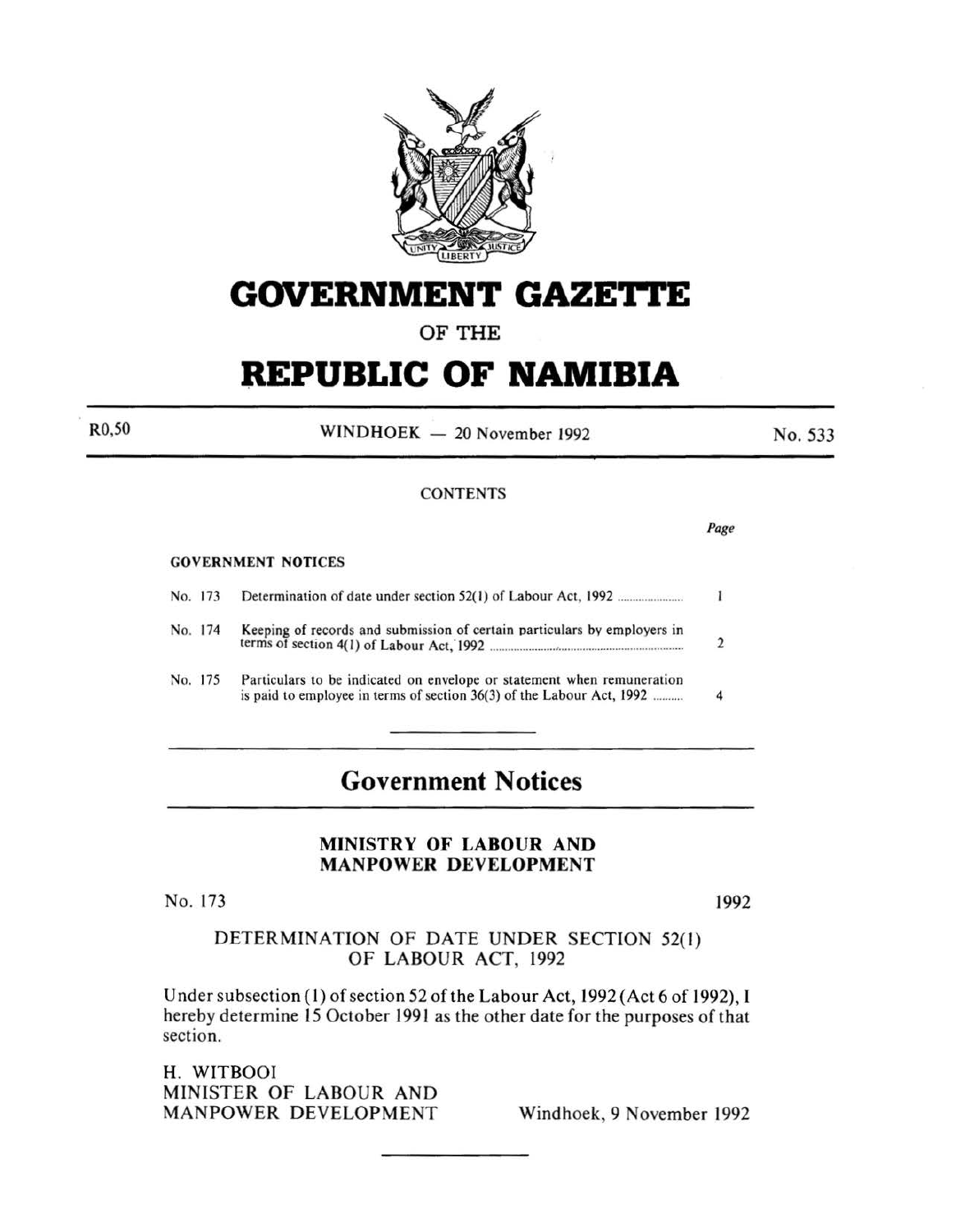### **MINISTRY OF LABOUR AND MANPOWER DEVELOPMENT**

No: 174

1992

#### KEEPING OF RECORDS AND SUBMISSION OF CERTAIN PARTICULARS BY EMPLOYERS IN TERMS OF SECTION 4(1) OF LABOUR ACT, 1992

Under section 4(1) of the Labour Act, 1992 (Act 6 of 1992)-

- (a) It is hereby made known that I have determined that the records and particulars to be kept by every employer at an address in Namibia as contemplated in that section, shall be the records and particulars as specified in the Schedule; and
- (b) I hereby determine, with effect from 1 January 1993, a return containing the particulars specified in item 3 of the said Schedule shall be submitted to the Permanent Secretary as contemplated in that section -
	- (i) for the period **1** January to 30 June of each year, not later than 15 July of that year;
	- (ii) for the period 1 July to 31 December of each year, not later than 15 January of the succeedine year.

S.T. HIVELUAH PERMANENT SECRETARY: LABOUR AND MANPOWER DEVELOPMENT

Windhoek, 3 November 1992

### SCHEDULE

#### RECORDS TO BE KEPT BY EMPLOYERS AT AN ADDRESS IN NAMIBIA

- 1. A register shall be kept by every employer of every employee in his or her employment containing the following particulars, namely -
	- (a) the name, age, identity number (if any) and sex of employee;
	- (b) the ordinary hourly, daily, weekly, fortnightly or monthly scale of · remuneration of an employee;
	- (c) the period in respect of which such remuneration is payable;
	- (d) the time (in hours or fractions thereof) per day or per shift worked by the employee during the period referred to in paragraph (c) in respect of-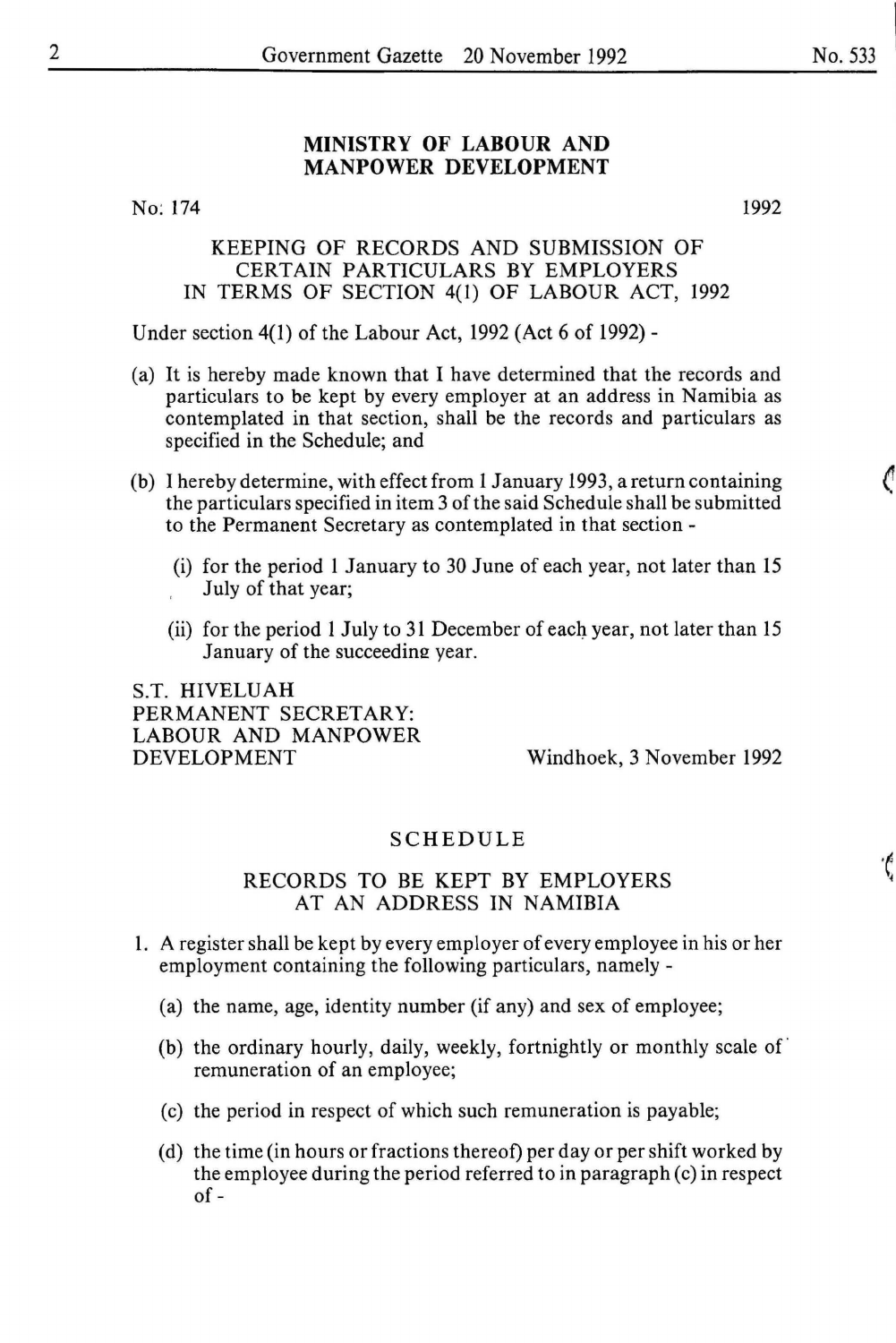.

- (i) ordinary working hours;
- (ii) overtime;
- (iii) night work;
- (iv) work on Sundays; and
- (v) work on public holidays;
- (e) the total number of hours worked by the employee during the period referred to in paragraph (c) in respect of -
	- (i) ordinary working hours;
	- (ii) overtime;
	- (iii) night work;
	- (iv) work on Sundays; and
	- (v) work on public holidays;
- (f) remuneration payable to the employee in respect of-
	- (i) ordinary working hours;
	- (ii) overtime;
	- (iii) night work;
	- (iv) work on Sundays;
	- (v) work on public holidays; and
	- (vi) any other amount or allowances;
- (g) the gross amount of remuneration payable to the employee;
- (h) the particulars and amount of any deductions from the amount referred to in paragraph (g); and
- (i) the nett amount of remuneration payable to employee.
- 2. A register relating to the granting of leave shall be kept by every employer of every employee in his or her employment containing the following particulars, namely -
	- (a) the name, occupation and sex of the employee;
	- (b) the date on which the employee commenced his or her employment;
	- (c) the period granted in respect of
		- (i) annual leave;
		- (ii) sick leave;
		- (iii) maternity leave; and
		- (iv) occasional leave;
	- (d) the date on which such leave commenced;
	- (e) the date on which such leave ended;
	- (f) the number of days of such leave with full remuneration granted to the employee; and
	- (g) the number or days of such leave without remuneration granted to the employee.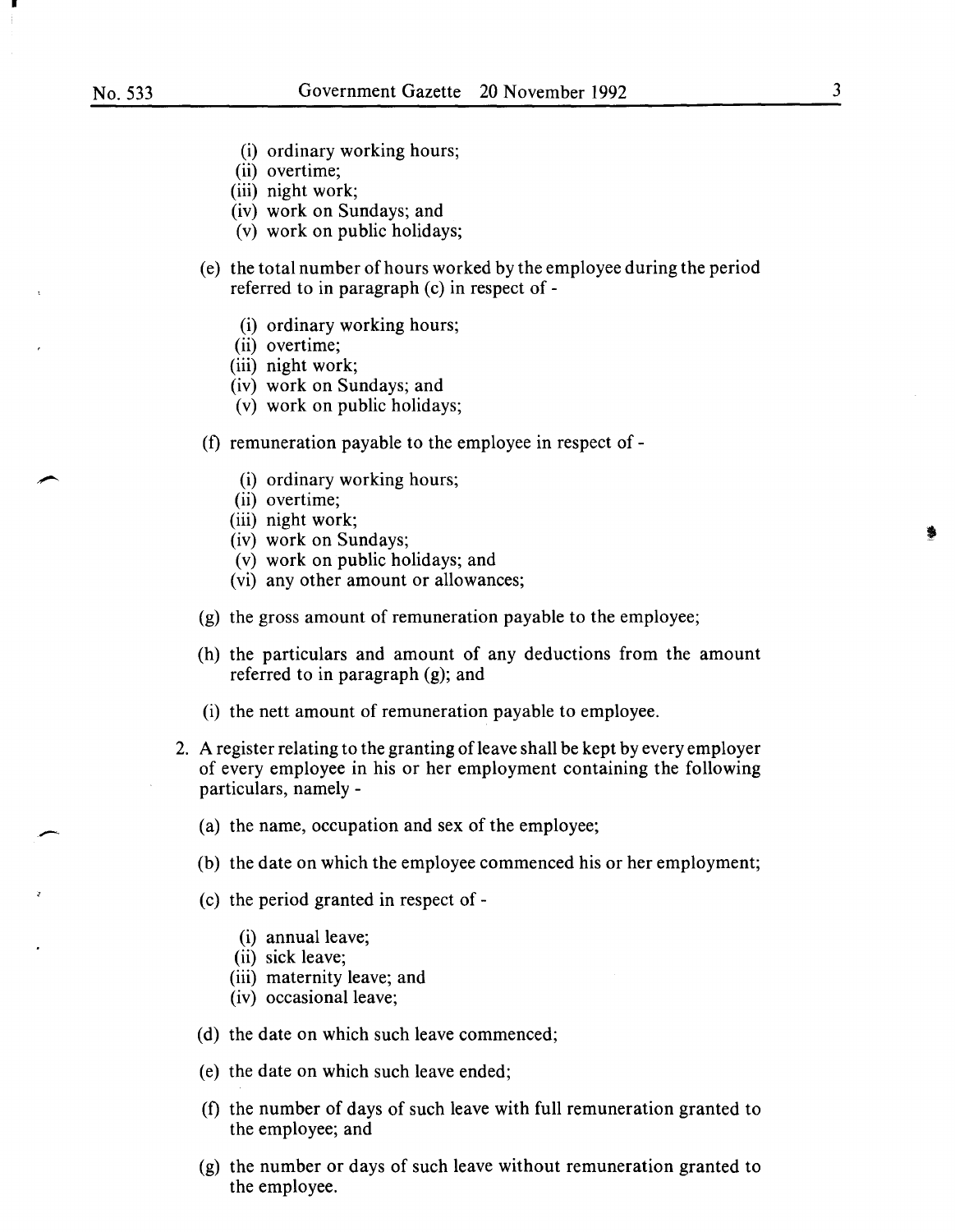- 3. A register shall be kept by every employer of every employee in his or her employment who is not a Namibian citizen containing the following particulars, namely -
	- (a) the name, nationality, date and place of birth of such employee;
	- (b) the date of employment of such employee;
	- (c) the capacity in which such employee is employed;
	- (d) the period of the contract of employment of such employee (if any);
	- (e) a full description of academic, technical or professional qualifications and any special expertise of such employee; and
	- (f) the number and date of the issue of any permit in relation to such employment to such employee and the date of expiry of such permit.

#### **MINISTRY OF LABOUR AND MANPOWER DEVELOPMENT**

#### No. 175

#### PARTICULARS TO BE INDICATED ON ENVELOPE OR STATEMENT WHEN REMUNERATION IS PAID TO EMPLOYEE IN TERMS OF SECTION 36(3) OF LABOUR ACT, 1992

Under section 36(3) of the Labour Act, 1992 (Act 6 of 1992), I hereby determine that the particulars to be indicated on the envelope or statement when remuneration is paid to any employee as contemplated in that section, shall be the particulars as set out in the Schedule.

S.T. HIVELUAH PERMANENT SECRETARY: LABOUR AND MANPOWER DEVELOPMENT Windhoek, 3 November 1992

1992

#### SCHEDULE

### PARTICULARS TO BE INDICATED ON ENVELOPE OR STATEMENT

- (a) the name and identity number (if any) of employee;
- (b) the name and postal and business address of employer;

薹